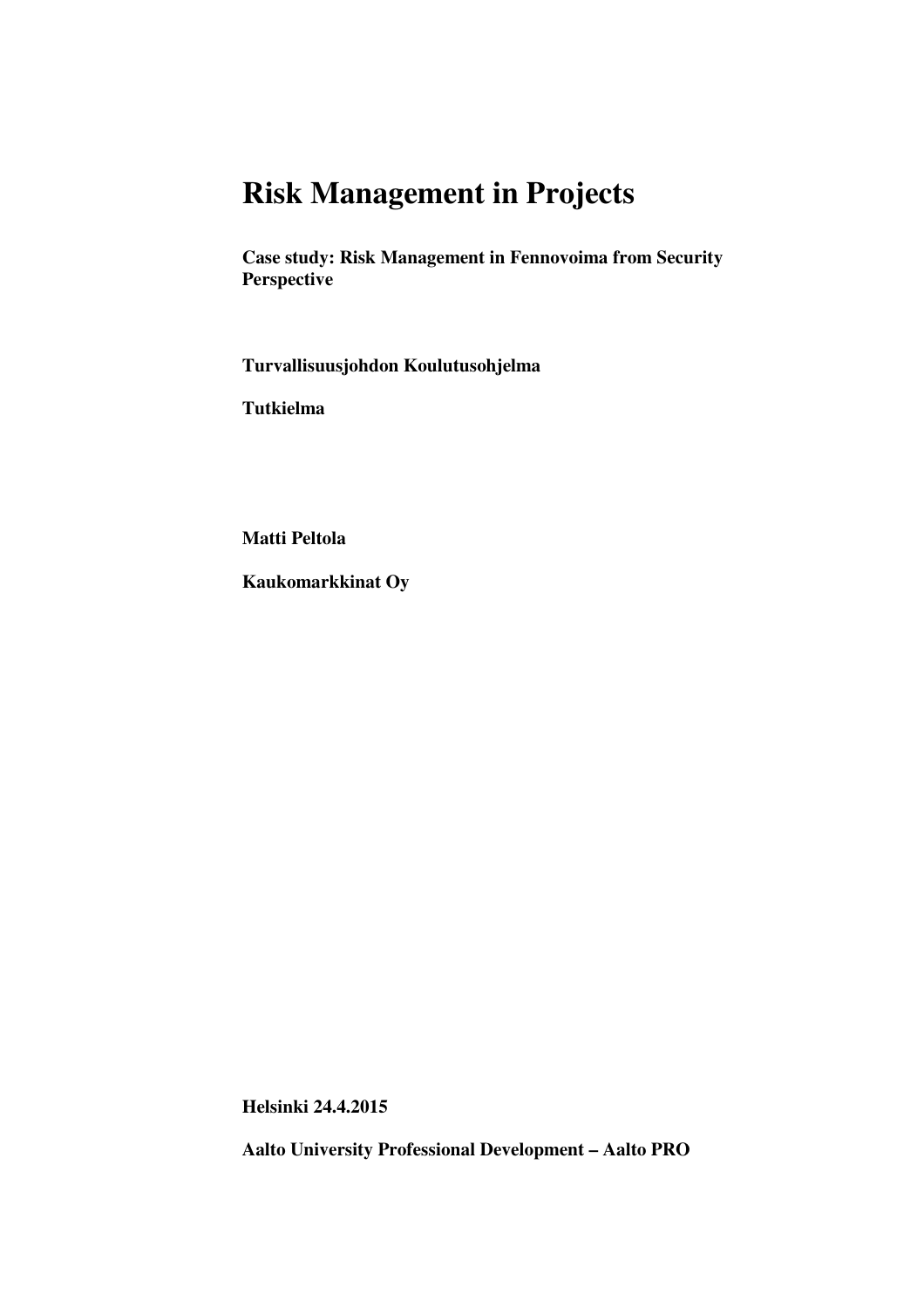#### **Tiivistelmä**

Kyky ymmärtää riskienhallintaa sekä pystyä kommunikoimaan riskienhallinnan merkitys on erityisen tärkeää riskialttiissa ympäristöissä, kuten ydinvoimateollisuus. Siksi riskienhallinnan teoria osana turvallisuusjohtamista on nostettu tämän tutkielman perusteella keskeiseksi menestystekijäksi Fennovoima hankkeessa. Riskienhallinnan ymmärryksen lisäksi kyky ja valmius toimia poikkeustilanteissa oikein ovat erittäin tärkeitä elementtejä turvallisuus näkökulmasta.

Ilman etukäteen tehtävää riskien tunnistamista ja suunnittelua yritys voi päätyä vaikeuksiin projektin aikana. Siksi osana projektia tärkeimmät riskit olisi aina syytä selvitettävä etukäteen ja osa riskeistä tulisi poistaa tai minimoida. Projekteissa yleisimmät riskit liittyvät talousarvioon ja projektin aikatauluun, mutta yhtä hyvin riskit voivat liittyä ympäristöön, tietoverkkoihin, henkilöstöön tai johonkin muuhun kokonaisturvallisuuden osa-alueeseen. Yleisimpiä menetelmiä analysoida projektiin sisältyviä riskejä ovat riskimatriisi, haavoittuvuusanalyysi ja skenaarioanalyysi.

Tämän tutkimuksen tavoitteena on tunnistaa, mitkä tekijät ovat erityisesti otettava huomioon projektien riskienhallinnassa ja mitkä ovat tärkeimmät asiat projektien riskienhallinnassa turvallisuus näkökulmasta. Tutkimuskysymykset ovat: miten roolit ovat jakautuneet turvallisuuden ja riskienhallinnan osalta Fennovoima projektissa? Mitä eri sidosryhmiä on riskienhallinnan otettava huomioon ja mitkä ovat heidän roolinsa osana riskien hallintaa ja turvallisuutta?

Fennovoima Oy:n riskienhallinta on jaettu kolmeen osaan; taloudelliset riskit, tuotantoprosessiin liittyvät riskit ja turvallisuus riskit. Kaikilla kolmella ryhmällä on oma organisaationsa ja jokainen niistä valitsee itsenäisesti riskienhallinta menetelmänsä. Fennovoima projektissa tärkeimmät sidosryhmät turvallisuuden näkökulmasta ovat STUK, työntekijät, johto, viranomaiset ja omistajat. Tärkein sidosryhmä on koko henkilöstö sisältäen erilaiset alaryhmät kuten johto ja turvallisuusorganisaatio. Jatkuva turvallisuuskoulutus ja riskien tunnistamien on yksi tärkeimmistä osa-alueista johon turvallisuus organisaation tulisi keskittyä. Lisäksi tulisi varmistaa organisaation kyky toimia ja reagoida tilanteiden vaatimalla tavalla. Omistajat ja STUK vaativat jatkuvaa ja toimivaa vuorovaikutusta turvallisuusorganisaation kanssa.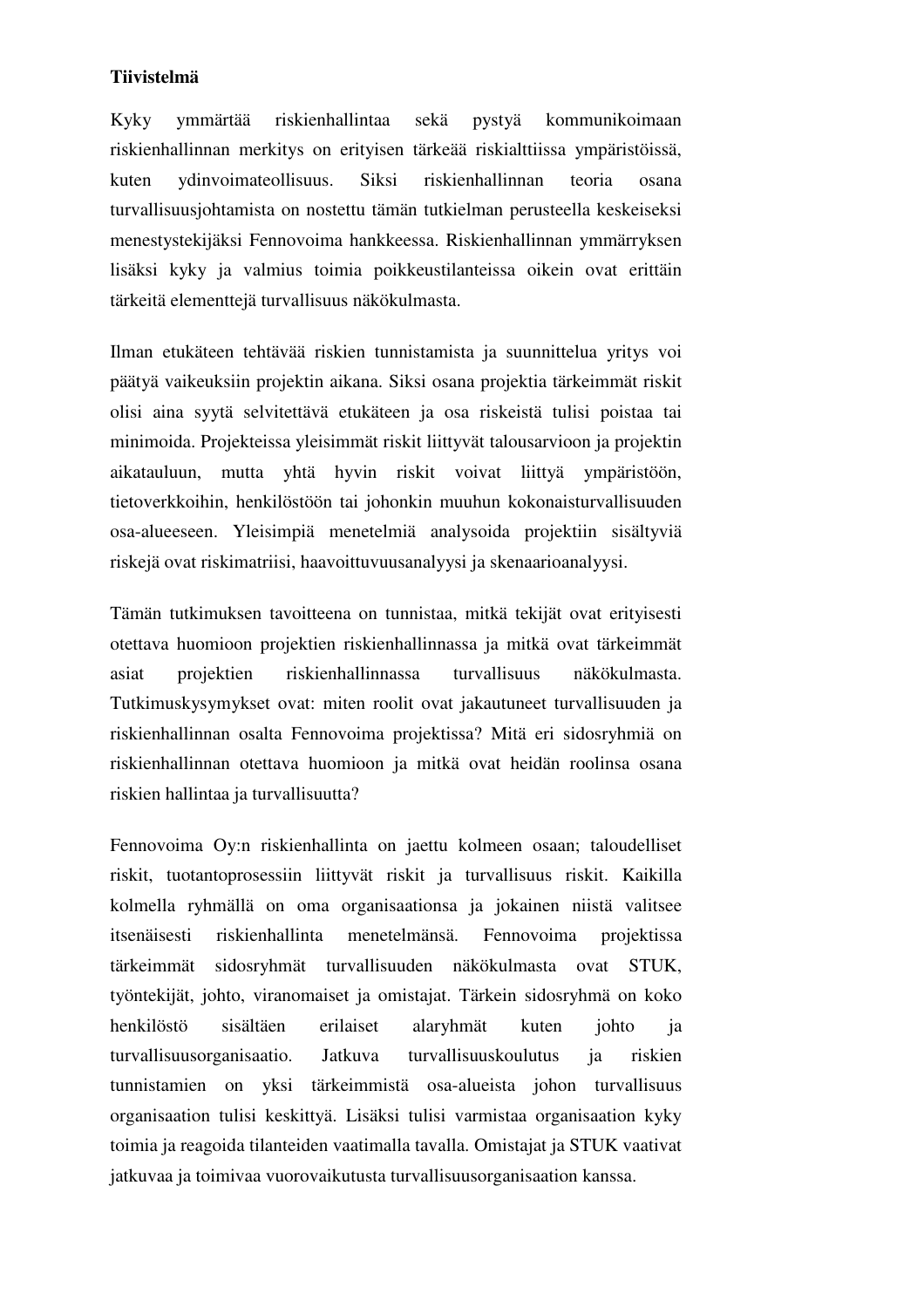#### **Abstract**

The ability to reliably determine and understand risk management, and being able to solidly quantify and communicate risk management value is especially important in risky environments such as nuclear power industry. This is why risk management theory as part of security management has been lifted out as key determinant for success in Fennovoima Project. Organizations everywhere speak about managing risks, but very few may have the knowledge and the readiness to eliminate all the risks. Moreover it is important particularly in projects to analyze the risks beforehand because without identifying the risks the company may end up into difficulties during the project. As part of project, risk analyses should be carried out and the most important risks should be always identified and minimized. In projects, the most common risks are related to budget and schedule as well the risks can be related to the environment, IT technology, personnel or some other aspect of the enterprise risk management area. The most common tools for analyzing risk are risk matrix, vulnerability analysis and scenario analysis.

This research aims to identify which factors should be considered in risk management in projects and what are the major characteristics of project risk management in the eyes of the security management. This study raises two categories of questions: What are the roles of the security management and the risk management in the project? What stakeholder groups should be considered in risk management process and what are their roles in risk management and security?

Fennovoima risk management is divided into three parts which are financial risk, process related risks and security risks. All of the groups have their own organization and each of them selects independently methods for securing the critical factors. The main stakeholders from security perspective includes; STUK, personnel and the owners. From the security perspective the whole personnel's continuous security and safety training is one of the key areas to focus and measure. In addition owners and STUK requires well working communication with the security team.

The keywords include: risk management, project risk management, security management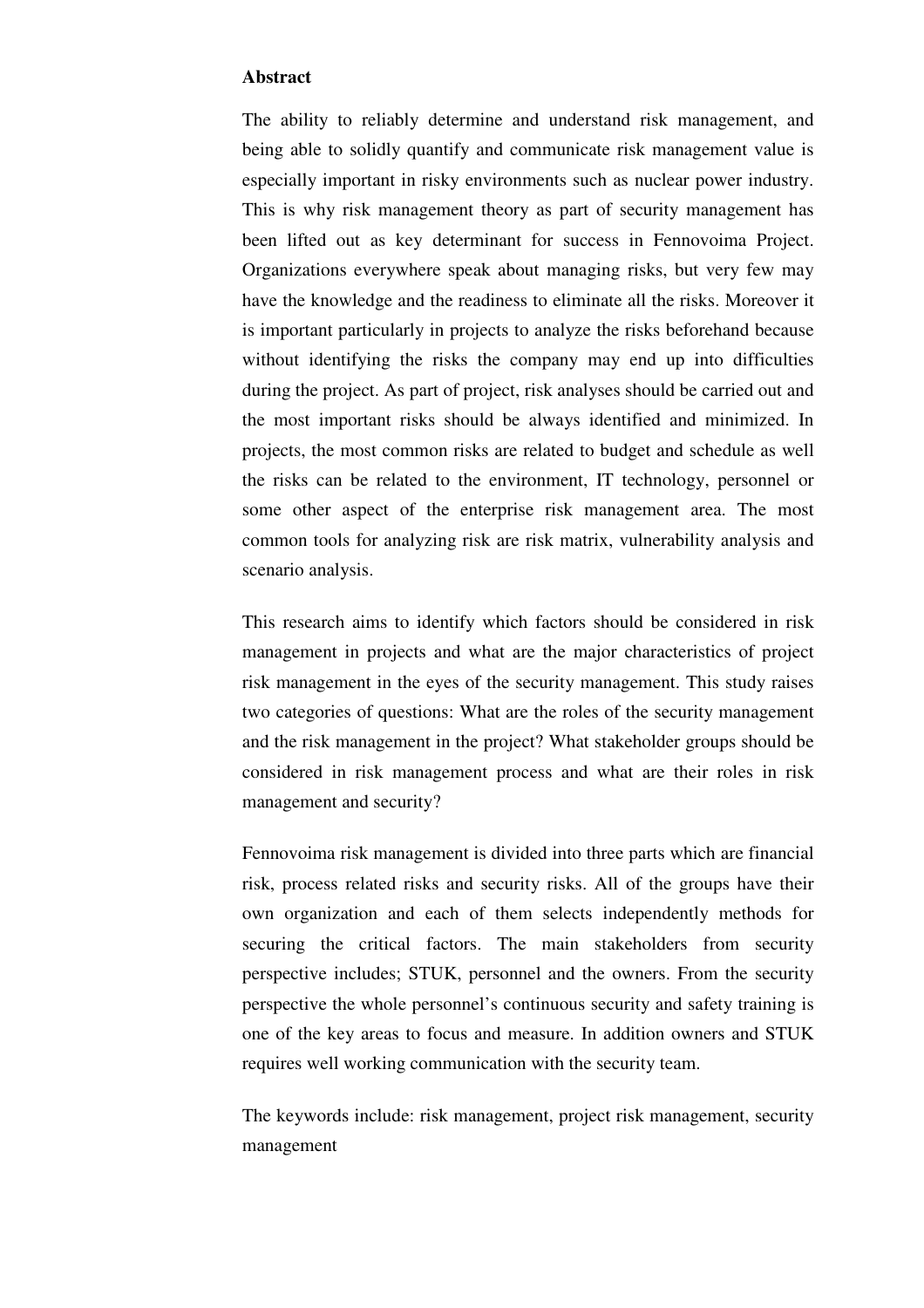# **Table of Content**

| 1                        |       |                                                  |  |  |  |  |  |  |  |
|--------------------------|-------|--------------------------------------------------|--|--|--|--|--|--|--|
|                          | 1.1   |                                                  |  |  |  |  |  |  |  |
|                          | 1.2   |                                                  |  |  |  |  |  |  |  |
|                          | 1.3   |                                                  |  |  |  |  |  |  |  |
| 2                        |       |                                                  |  |  |  |  |  |  |  |
|                          | 2.1   |                                                  |  |  |  |  |  |  |  |
|                          | 2.2   |                                                  |  |  |  |  |  |  |  |
|                          | 2.3   |                                                  |  |  |  |  |  |  |  |
| 3                        |       |                                                  |  |  |  |  |  |  |  |
|                          | 3.1   |                                                  |  |  |  |  |  |  |  |
| 3.1.1                    |       |                                                  |  |  |  |  |  |  |  |
| 3.1.2                    |       |                                                  |  |  |  |  |  |  |  |
|                          | 3.2   |                                                  |  |  |  |  |  |  |  |
|                          | 3.2.1 |                                                  |  |  |  |  |  |  |  |
|                          | 3.2.2 | Radiation and Nuclear Safety Authority (STUK) 14 |  |  |  |  |  |  |  |
|                          | 3.2.3 |                                                  |  |  |  |  |  |  |  |
|                          | 3.2.4 |                                                  |  |  |  |  |  |  |  |
| $\overline{\mathcal{A}}$ |       |                                                  |  |  |  |  |  |  |  |
|                          |       |                                                  |  |  |  |  |  |  |  |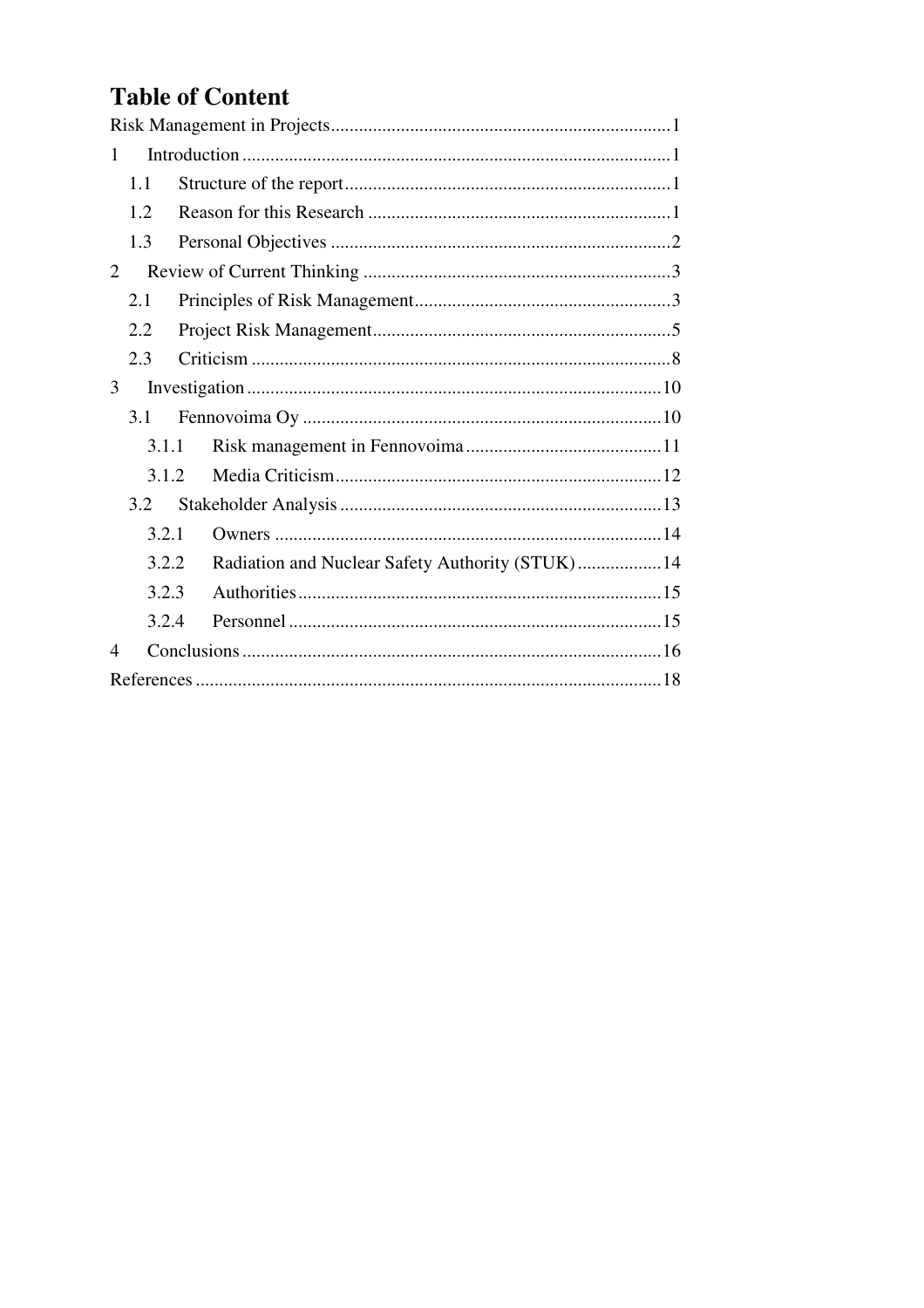## **1 Introduction**

#### **1.1 Structure of the report**

This thesis is structured into four chapters

1. Introduction - this chapter outlines the aims, objectives, reasons and significance of the topic under review.

2. Review of current thinking - the main theories within the topic are identified and critically discussed.

3. Investigation - includes discussion of findings. Interpretations are made from the analysis and discussed in context of the literature review.

4. Conclusions - In the final part the conclusions are presented and research questions are answered. Finally recommendations are made on the bases of this study.

## **1.2 Reason for this Research**

Turvallisuusjohdon Koulutusohjelma (TJK) course material classifies risk management as one of the top topics of the whole course. The sponsoring company for this study is Kaukomarkkinat Oy which is a sales company in industrial project sales in the area of security systems. Additionally future sales potential can be seen in project based risk management due to increasing of complexity of working environment which maybe changed into opportunity to offer expertise and consultancy services in the area of risk management. Compared to systems sales, project security sales may offer higher profit margin and competitive advantage. In the energy market which Fennovoima Oy is operating can been seen an increasing pressure towards cost efficiency and streamlined operations due to the price competition, which have lead to situation where many companies are finding it increasingly difficult to cover all the possible risk management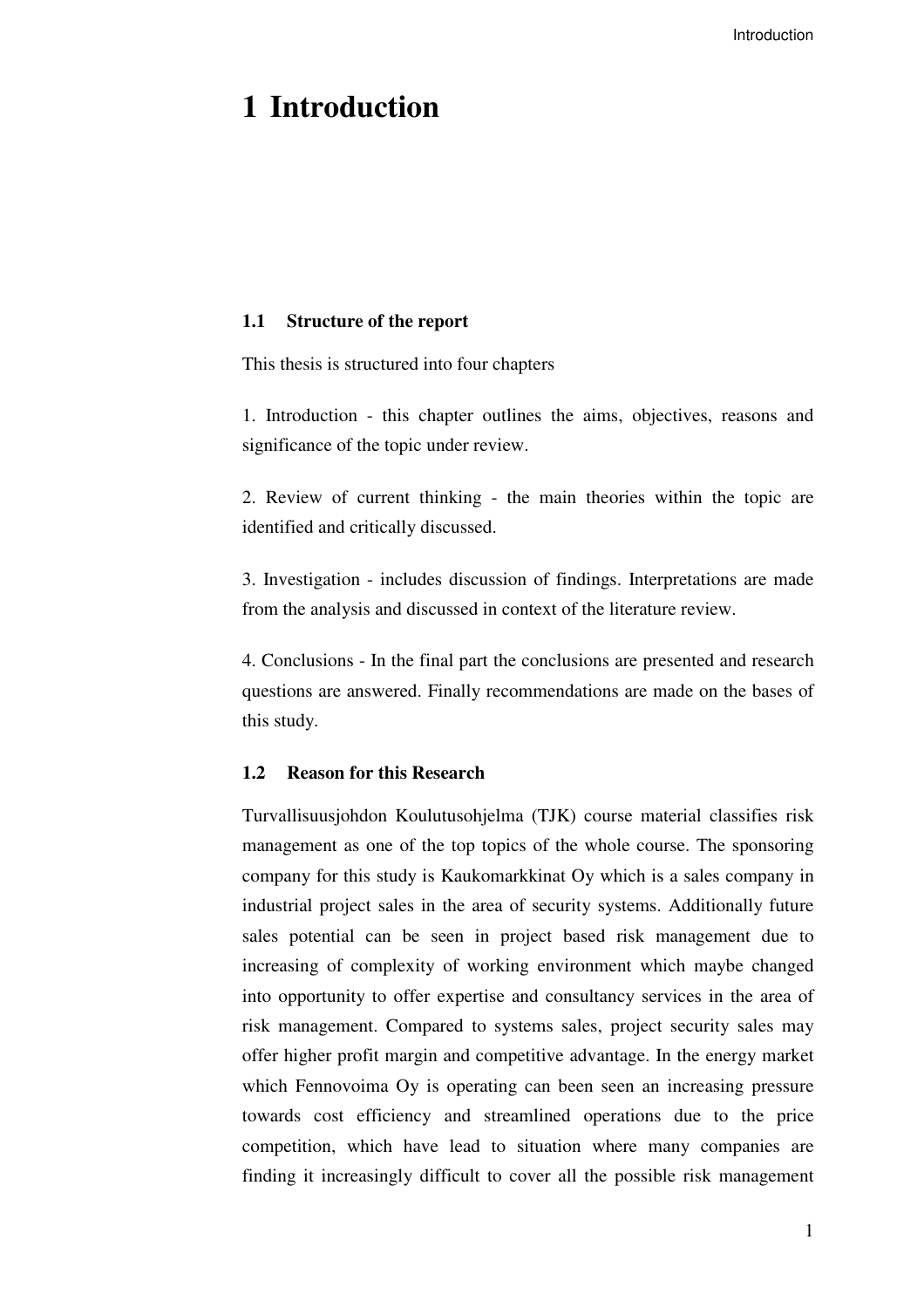areas by themselves. Also the technological change and globalism may increase the complexity level in processes which likely appear as new opportunities for sales and service companies in the future.

#### **1.3 Personal Objectives**

As the result of this research I expect to gain new evidence based knowledge in the area of risk management and discover possible unexpressed problems which may be used as relationship builders and future growth opportunities. Furthermore the information generated through this study is likely to help me in every day management and decision making in the area of risk management. Through this research I would like to know how Fennovoima Oy's risk management process can be seen within the company.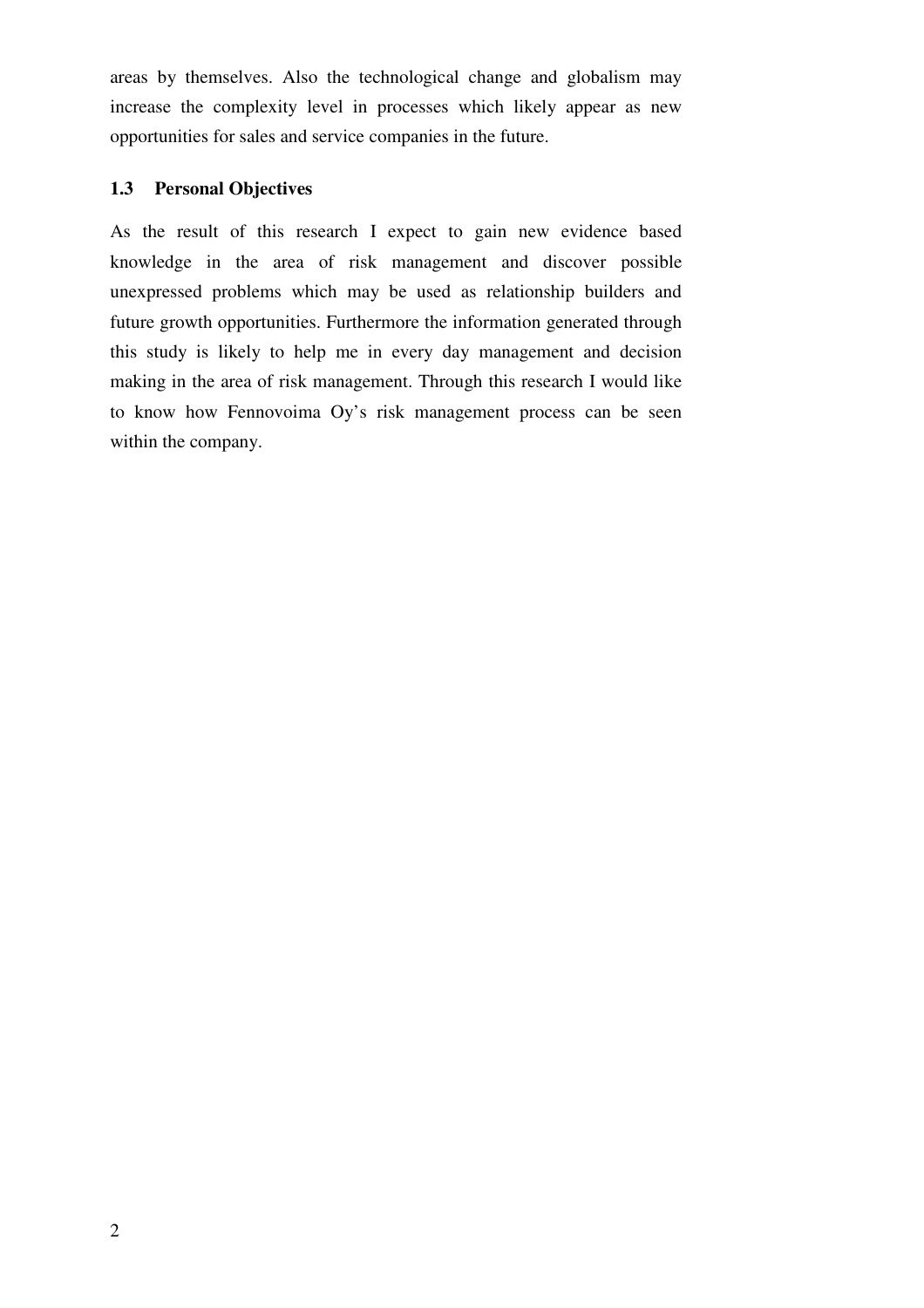## **2 Review of Current Thinking**

This review of current thinking critically reviews the academic literature in the area of project risk management.

### **2.1 Principles of Risk Management**

Risk management thinking has gained increasing interest in the recent years and a growing number of researchers have emphasized its importance. As the result ISO31000 was published in 2009 as a standard on the implementation of the risks management in order to help organizations increase the likelihood of achieving objectives, improve the identification of opportunities & threats, effectively allocate and use resources for risk treatment. It is stated, that organizations using ISO 31000 can better compare their risk management practices with an internationally recognized benchmark, providing sound principles for effective management and corporate governance (ISO31000, 2009).

Roebuck in 2011 defines risk management as the identification, assessment, and prioritization of risks followed by coordinated and economical application of resources to minimize, monitor, and control the probability and/or impact of unfortunate events or to maximize the realization of opportunities (Roebuck, 2011). According to ISO31000 definition of risk is the 'effect of uncertainty on objectives'. In this definition, uncertainties include events (which may or may not happen) and uncertainties caused by ambiguity or a lack of information. Risk management should include both negative and positive impacts on objectives. According to Bakliwal in 2011 Risk management is simply a practice of systematically selecting cost effective approaches for minimizing the effect of threat realization to the organization. However all risks can never be fully avoided or mitigated simply because of financial and practical limitations. Therefore, all organizations have to accept some level of residual risks (Bakliwal, 2011).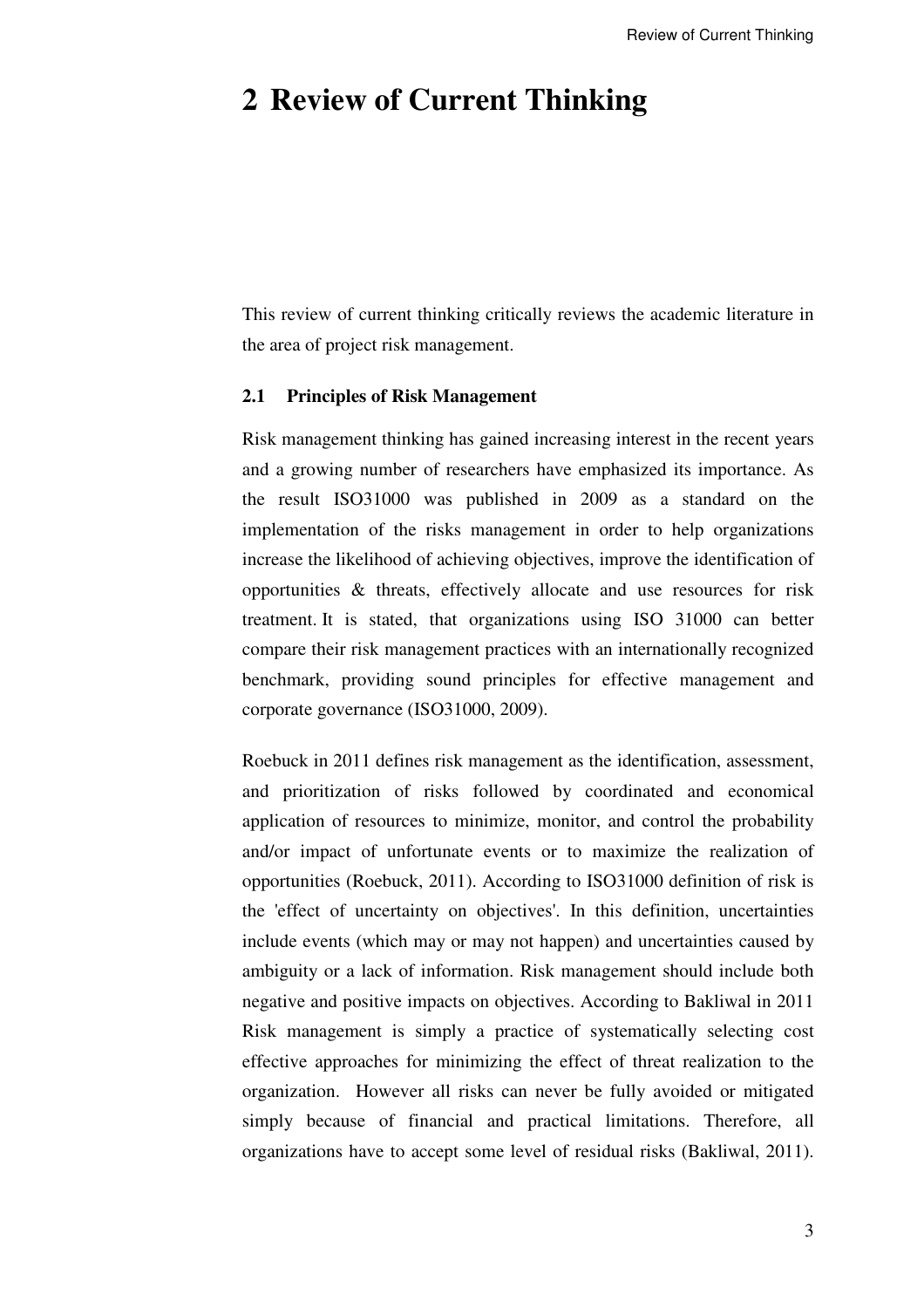Additionally Taleb, Golstein and Spitsnagel stated in 2009 that instead of trying to anticipate low-probability, high-impact events, risk managers should reduce their vulnerability to them. Furthermore risk management should be about lessening the impact of what is not understood - not a futile attempt to develop sophisticated techniques and stories that perpetuate the illusions of being able to understand and predict the social and economic environment (Taleb;Goldstein;& Spitznagel, 2009). Based on the objectives and tasks of risk management two areas can be identified which are crucial for the design of risk management: strategic risk management and management of operational risks (Sadgrove, 2005). The methods, definitions and goals of risk management vary widely according to whether the risk management method is in the context of project management, security, engineering, industrial processes, financial portfolios, actuarial assessments, or public health and safety (Roebuck, 2011). The relationship between risk management and security management may change from one company to another as this study also justified, however security is increasingly seen as one element of an organization's overall risk management. Overall risk management also includes financial, reputation and legal risks.



**Kuva 1** Security Management Diagram (adapted from TJK13 course material)

In the figure 1 can be seen the diagram which summarizes overall security management tasks which risk management can be seen as one the security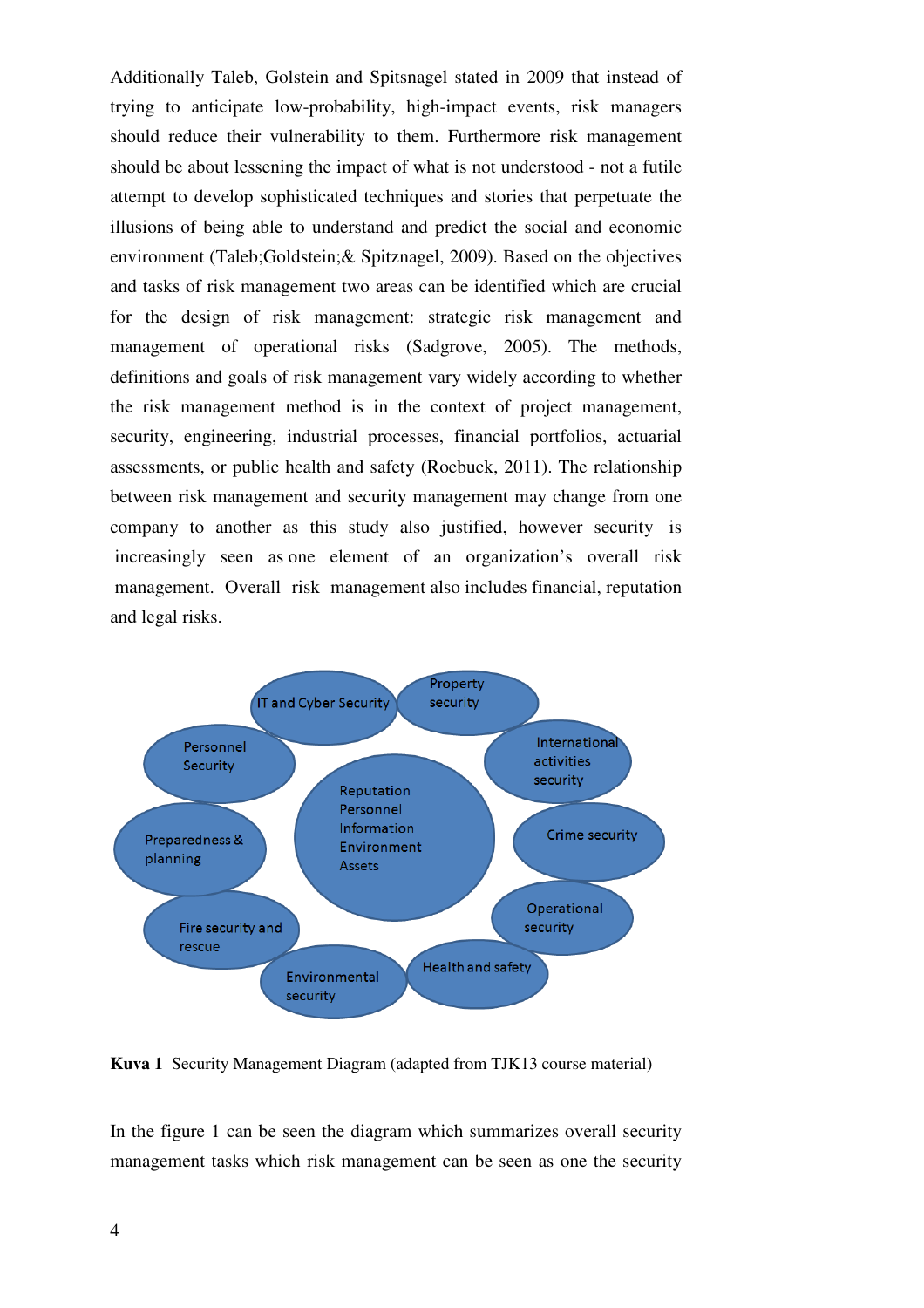management procedures. In other words management of security risks applies the principles of risk management to the management of security threats.

#### **2.2 Project Risk Management**

Anttonen in 2003 and Rissanen 2002 stated that the model of project working has been increasing in the recent years. They also forecast in their studies that project working in generally is going to grow in the future (Anttonen, 2003) (Rissanen, 2002). In order to succeed in project management it is important to analyze risks and manage all risks related to projects. According to them all projects are unique therefore also risks related to projects may be unique this is why management and specialists cannot purely rely on their experience and intuition. In conclusion, it is important particularly in projects to analyze the risks beforehand because without identifying the risks the company may end up into difficulties during the project. As part of project, risk analyses should be carried out and the most important risks should always be identified and eliminated (Pelin, 2002). Even if projects usually include small risks their probability and signification should be minimized to the acceptable level (Silfverberg, 2004). The most common risks in project risk management are usually related to project schedule and budget. The most common tools used in risk analyses are vulnerability analysis and risk matrix (Saarela, 2008). In addition risk scenarios are recognized as powerful tool which help risk professionals to ask the right questions and prepare the management for the unexpected.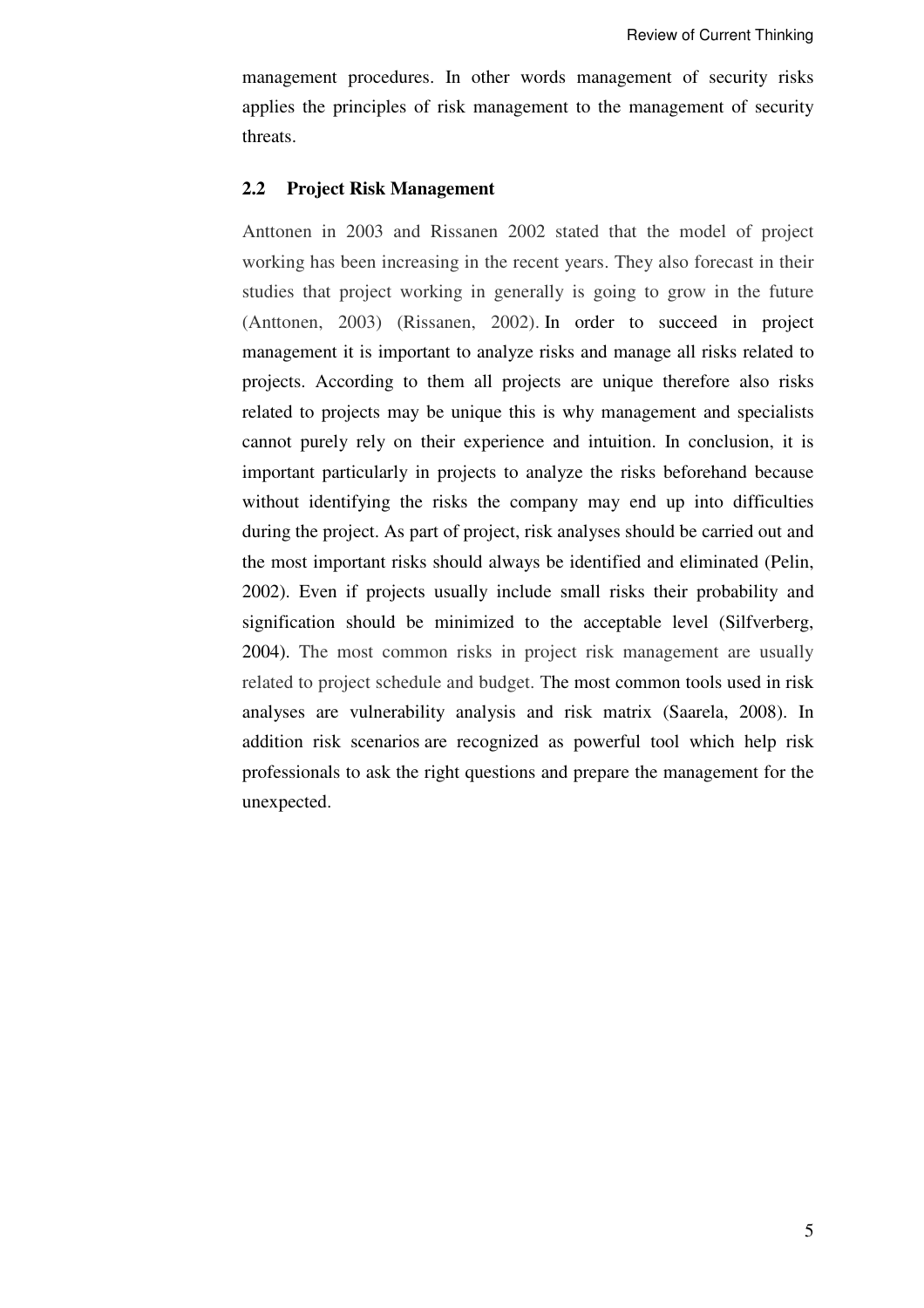| Impact $\rightarrow$                 | 1                             | $\overline{2}$          | 3                       | 4                              | 5                             |                                              |  |  |
|--------------------------------------|-------------------------------|-------------------------|-------------------------|--------------------------------|-------------------------------|----------------------------------------------|--|--|
| <b>Probability</b><br>↓              | <b>Negligible</b>             | <b>Minor</b>            | <b>Moderate</b>         | <b>Significant</b>             | <b>Severe</b>                 |                                              |  |  |
| $(81-100)\%$                         | Low<br><b>Risk</b>            | Moderate<br><b>Risk</b> | High<br><b>Risk</b>     | <b>Extreme</b><br><b>Risk</b>  | <b>Extreme</b><br><b>Risk</b> |                                              |  |  |
| $(61-80)\%$                          | <b>Minimum</b><br><b>Risk</b> | Low<br>Risk             | Moderate<br><b>Risk</b> | High<br><b>Risk</b>            | Extreme<br><b>Risk</b>        | <b>Generally Unacceptable Risk Zone</b><br>→ |  |  |
| $(41-60)\%$                          | <b>Minimum</b><br><b>Risk</b> | Low<br><b>Risk</b>      | Moderate<br><b>Risk</b> | High<br><b>Risk</b>            | High<br><b>Risk</b>           |                                              |  |  |
| $(21-40)\%$                          | <b>Minimum</b><br><b>Risk</b> | Low<br><b>Risk</b>      | Low<br><b>Risk</b>      | <b>Moderate</b><br><b>Risk</b> | High<br><b>Risk</b>           |                                              |  |  |
| $(1-20)%$                            | <b>Minimum</b><br><b>Risk</b> | Minimum<br><b>Risk</b>  | Low<br><b>Risk</b>      | Moderate<br><b>Risk</b>        | High<br>Risk                  |                                              |  |  |
| <b>Genrally Acceptable Risk Zone</b> |                               |                         |                         |                                |                               |                                              |  |  |

**Kuva 2** Risk Matrix (Chittoor, 2013)

It is recommended that companies have standard scales on their projects for how risks can be rated. A sample risk matrix is presented in the figure 2, which a scale of 1%-100% will be used for Probability (Chittoor, 2013).

**(1-20)%** means very low **(21-40)%** means low **(41-60)%** means medium **(61-80)%** means high **(81-100)%** means it is a fact

**Impact:** A scale of 1-5 is normally used for impact ratings where;

 means negligible means minor means moderate means significant means severe

In generally can be said that good project risk management depends on supporting organizational factors, clear roles and responsibilities, and technical analysis skills. On the other hand Chapman and Ward argued in 2003 that risk management is one of the key tasks for all project managers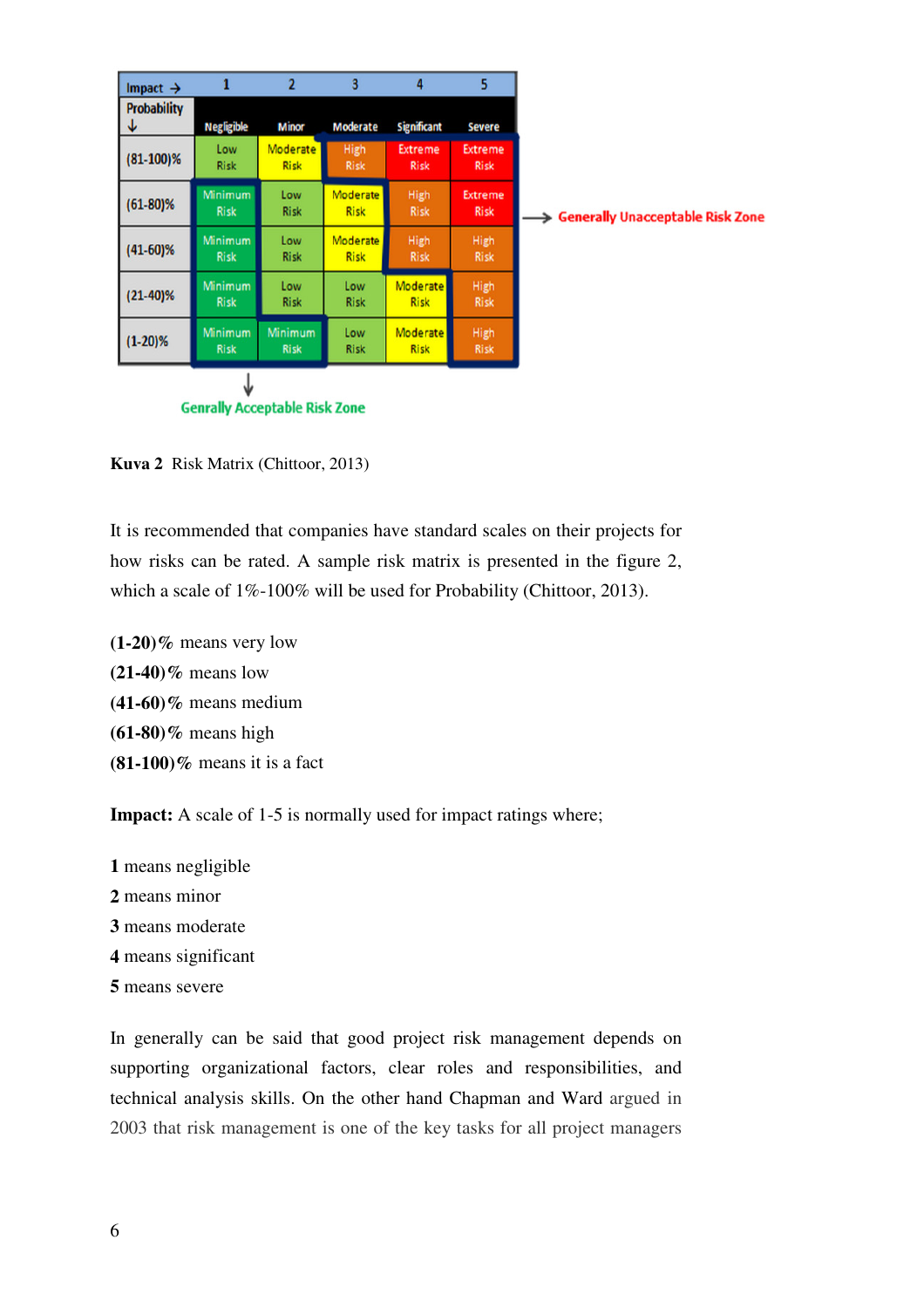in any project. In other words risk applies to any management decision that could have a good or bad outcome (Chapman & Ward, 2003).



**Kuva 3** Process of Risk Assessment (Aggregate Risk Management, 2015)

Project risk management in its entirety, includes the process of several activities which are presented in the figure 3. According to Guide to the Project Management Body of Knowledge the activities of risk management generally includes five different steps which are:

- 1. Planning risk management
- 2. Risk identification
- 3. Performing qualitative risk analysis
- 4. Planning risk responses
- 5. Monitoring and controlling risks

(A Guide to the Project Management Body of Knowledge, 2009)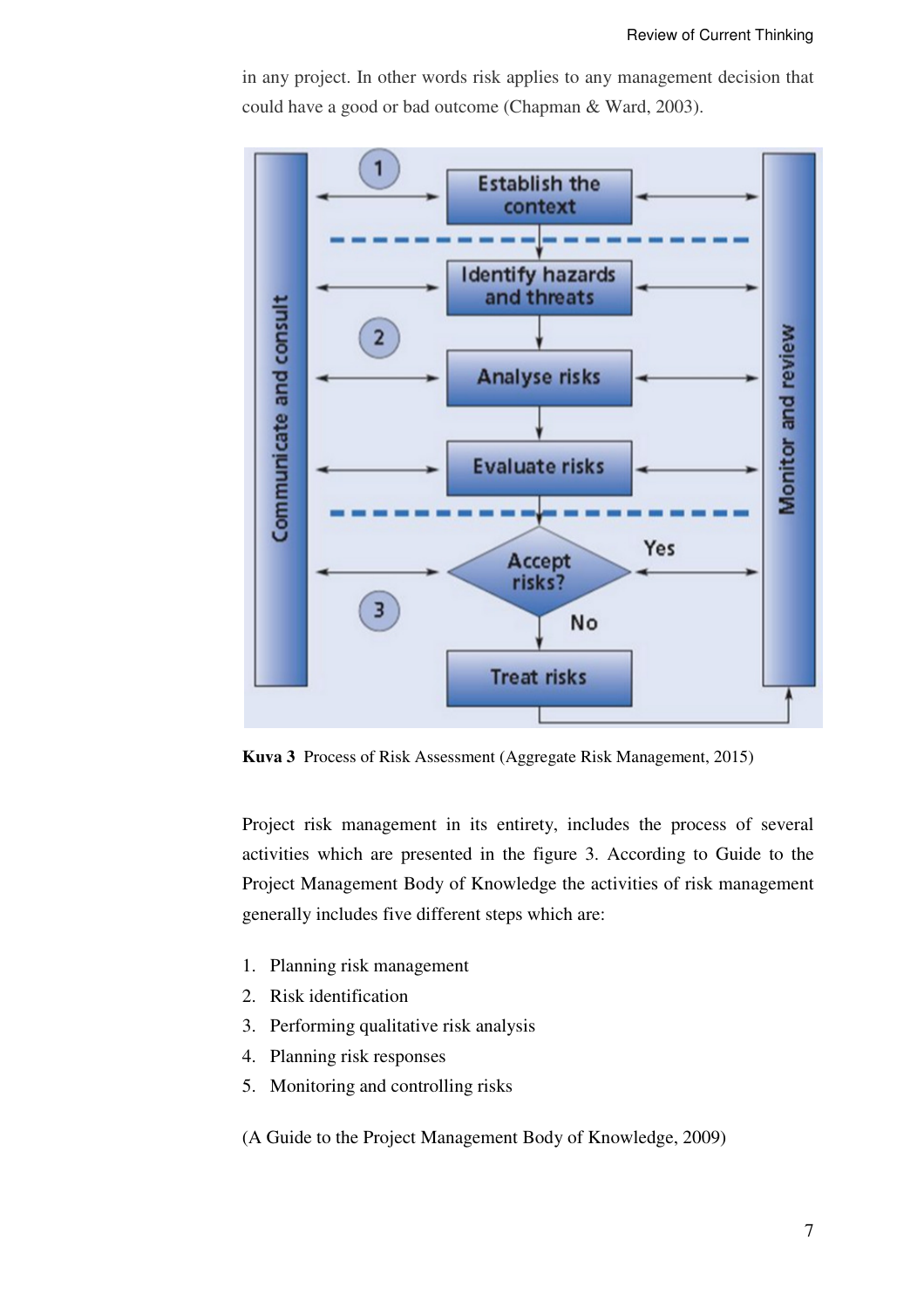

Source: FERMA

**Kuva 4** Risk ranking today and tomorrow

Figure 4 presents risk ranking done by FERMA (Risk Management Associations of Europe) in 2013 which European respondent companies rank the most important risk to their company today and tomorrow. From the figure can be seen that it is estimated that data systems risk ranking is going to increase the most in the future due to the cyber threat.

## **2.3 Criticism**

Taleb, Goldstein and Spitznagel argue in their article in Havard Business Review in 2009 that low-probability, high-impact events are almost impossible to forecast. Moreover the complexity not only increases the incidence of Black Swan events, which failure comes as a surprise with major effect, but in addition to that the complexity makes forecasting even in ordinary events impossible. Taleb et all also criticize in the article that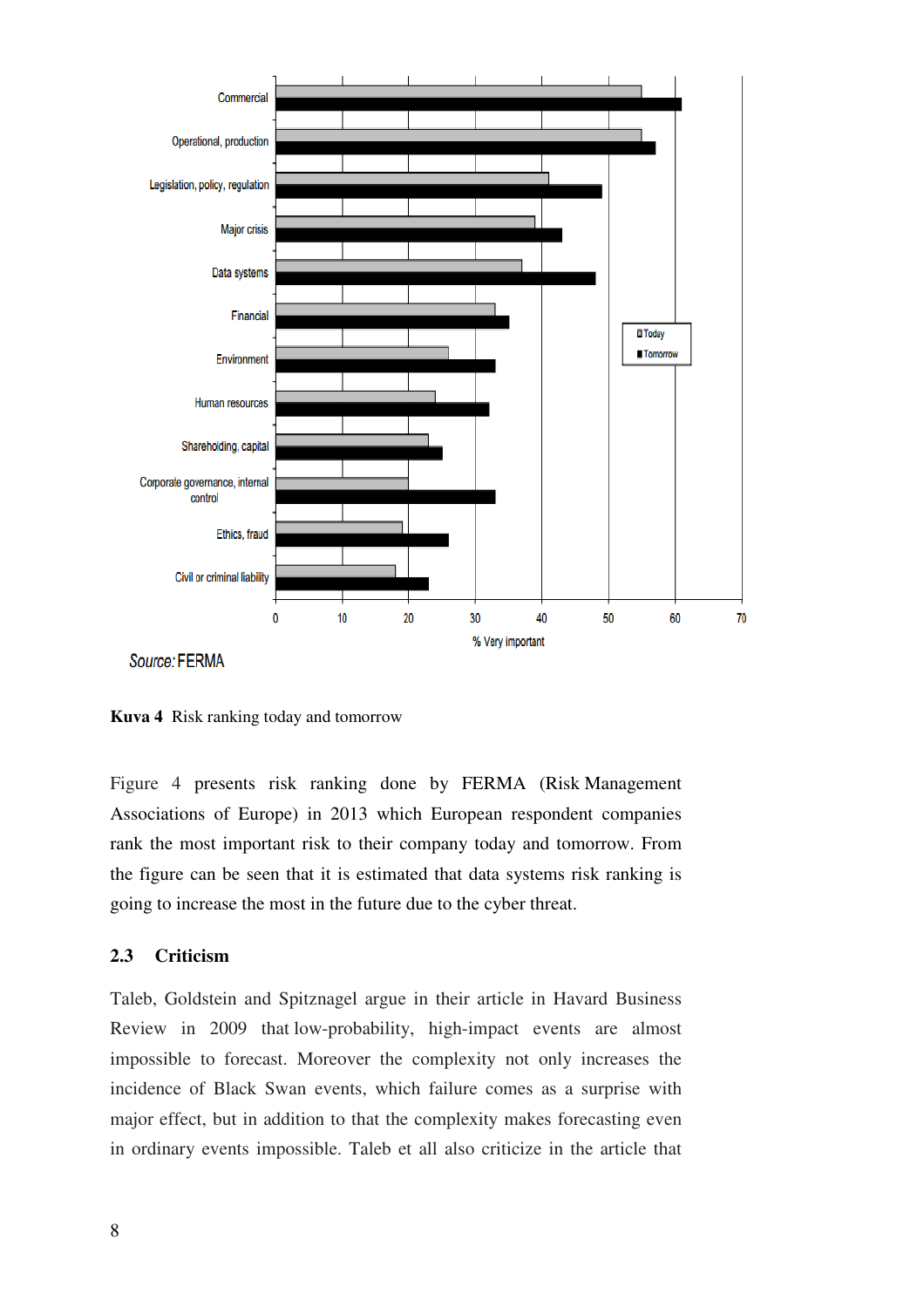risks should not be managed by predicting extreme events and studying the past may not help in managing the risk because today's world doesn't resemble the past; both interdependencies and nonlinearities have increased. Finally according to them; risks may not be measured by standard deviation. In other words risk managers should avoid using methods and measures connected to standard deviation, such as regression models, R-squares, and betas because anyone looking for a single number to represent risk is inviting disaster (Taleb, Goldstein, & Spitznagel, The Six Mistakes Executives Make in Risk Management, 2009).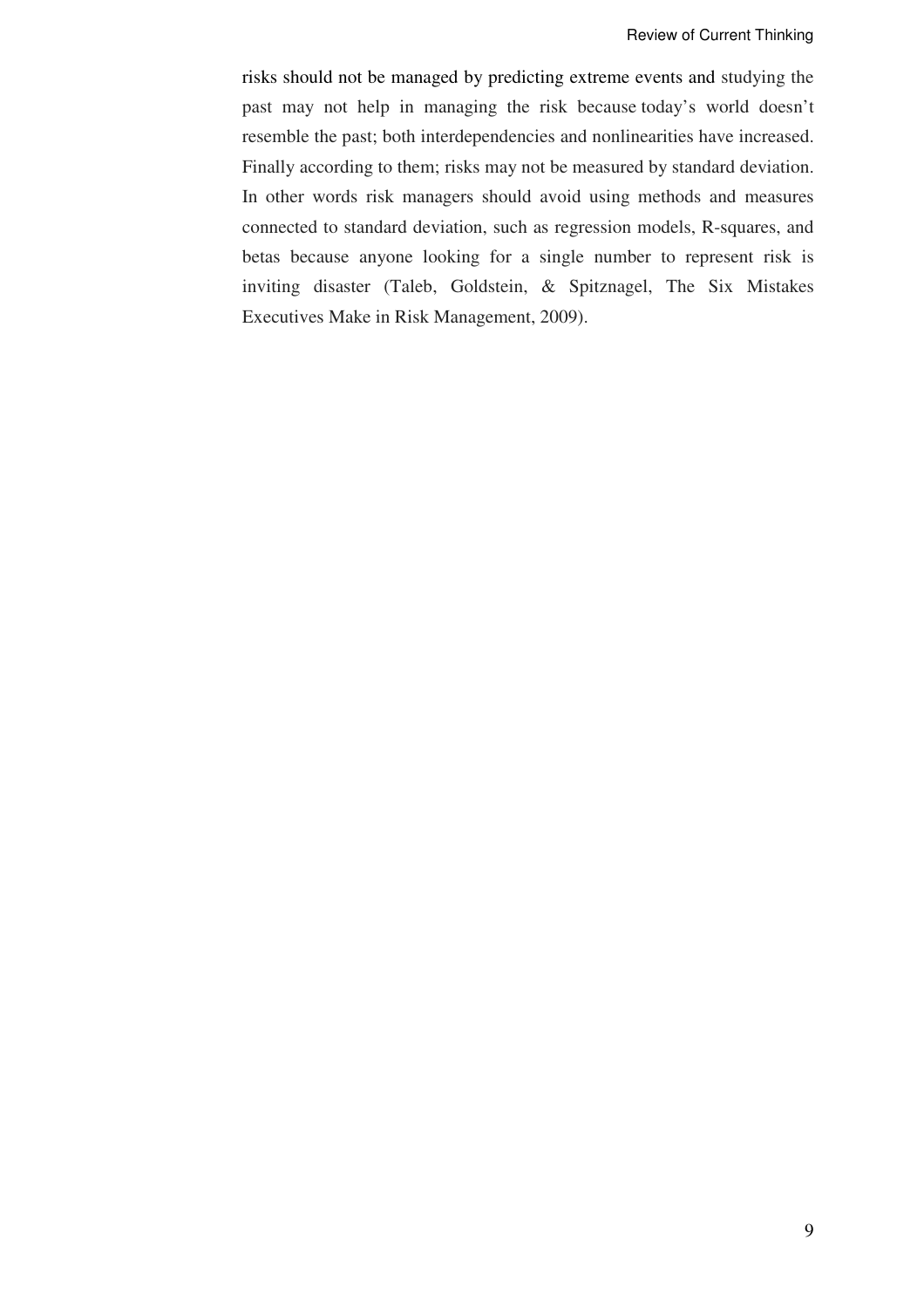# **3 Investigation**

The aim of the part three is to highlight the key issues related to the Fennovoima Oy and their risk management. In addition, this part answers the first research question; what are the roles of the security management and the risk management in Fennovoima project?

#### **3.1 Fennovoima Oy**

Fennovoima Oy is a Finnish consortium of 40 companies that partnered with Rosatom in building the new 1,200 megawatt nuclear plant at Pyhäjoki. Finland set deeper energy ties with Russia after Finnish parliament approved plans for a nuclear plant to be supplied by Russia's state-owned Rosatom despite East-West tensions over the current Ukraine crisis. The project carries a foreign policy risk and some other risks with which are discussed later in this chapter. This makes a successful risk management particularly important for the project. According to this research, risk management in Fennovoima Oy can also be seen as an important part of the company's security management. The nuclear power industry is one of the most comprehensively regulated industries of all. The regulators' demanding risks analyses are numerous and they are not discussed in detailed as part of this study. For example Finnish nuclear power plant requirements obligate that there have to be several defense levels in the case of problems occur in a nuclear power plant. Moreover all of the defense levels must work independently in case any of the defense level falls down. Fennovoima uses three level solutions which include:

- 1. normal operational system in normal use
- 2. security systems
- 3. severe accident security systems

The security operations in Fennovoima are divided into three parts: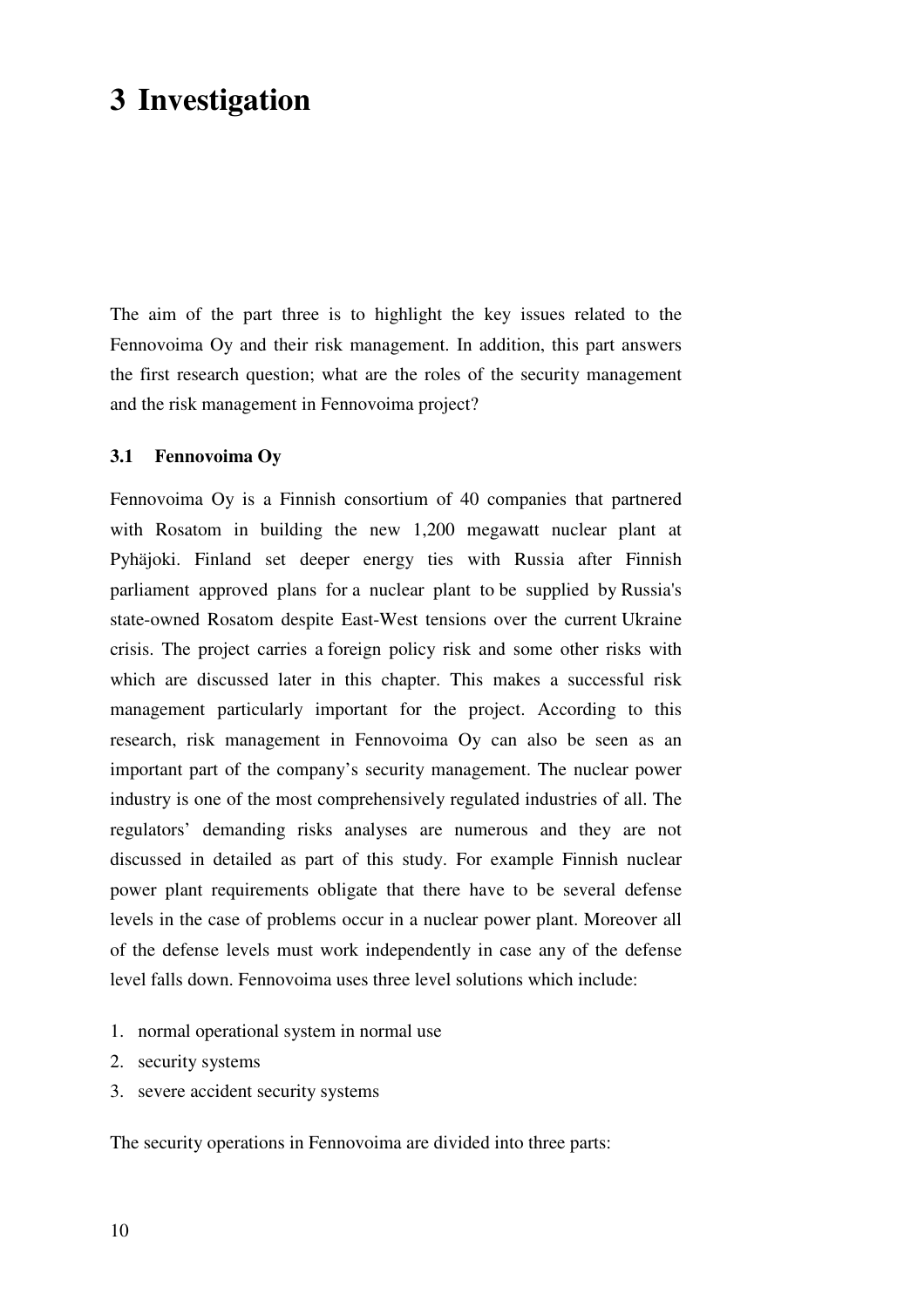Investigation

- 1. security of operations
- 2. information security
- 3. personnel security

The Fennovoima occupational health and safety policy (OHS policy) defines the principles followed by the management and personnel of Fennovoima to ensure a safe and healthy working environment for themselves and their colleagues. Fennovoima also requires its partners to comply with the principles of this OHS policy when working in Fennovoima premises. Fennovoima's target is zero accidents. Occupational accidents and diseases can be prevented by proactive measures. The commitment of Fennovoima is manifested as taking care of sufficient resources, setting clear and measurable targets and the consistent management of activities. Occupational health and safety activities are systematically managed and developed as part of Fennovoima's integrated management system. In addition to the personnel, Fennovoima provides guidance and training for its partners to obey common safety procedures and guidelines. From the security personnel the main area include: physical security, crime prevention, fire protection and preparedness (Fennovoima.fi/turvallisuus).

#### **3.1.1 Risk management in Fennovoima**

In size the risk management and security organization are typical for many industrial organizations in Finland. The organization include specialized such as project risk manager, site security manager, IT security professional, security development manager and security expert. In Fennovoima the risk management is divided into three parts which include; financial risk, process related risks and security risks. All of the three areas have their own organizations' and each of them selects independently methods for securing the critical factors (Lampen, 2015). The security risk management can also be included as part of Fennovoima's overall risk management. Along with the specialists, the employer expects that each employee keeps herself/himself up-to-date on matters regarding corporate security as is required by their own tasks. Finally, the corporate security is based on each employee's attitude, know-how and motivation (Fennovoima.fi/turvallisuus).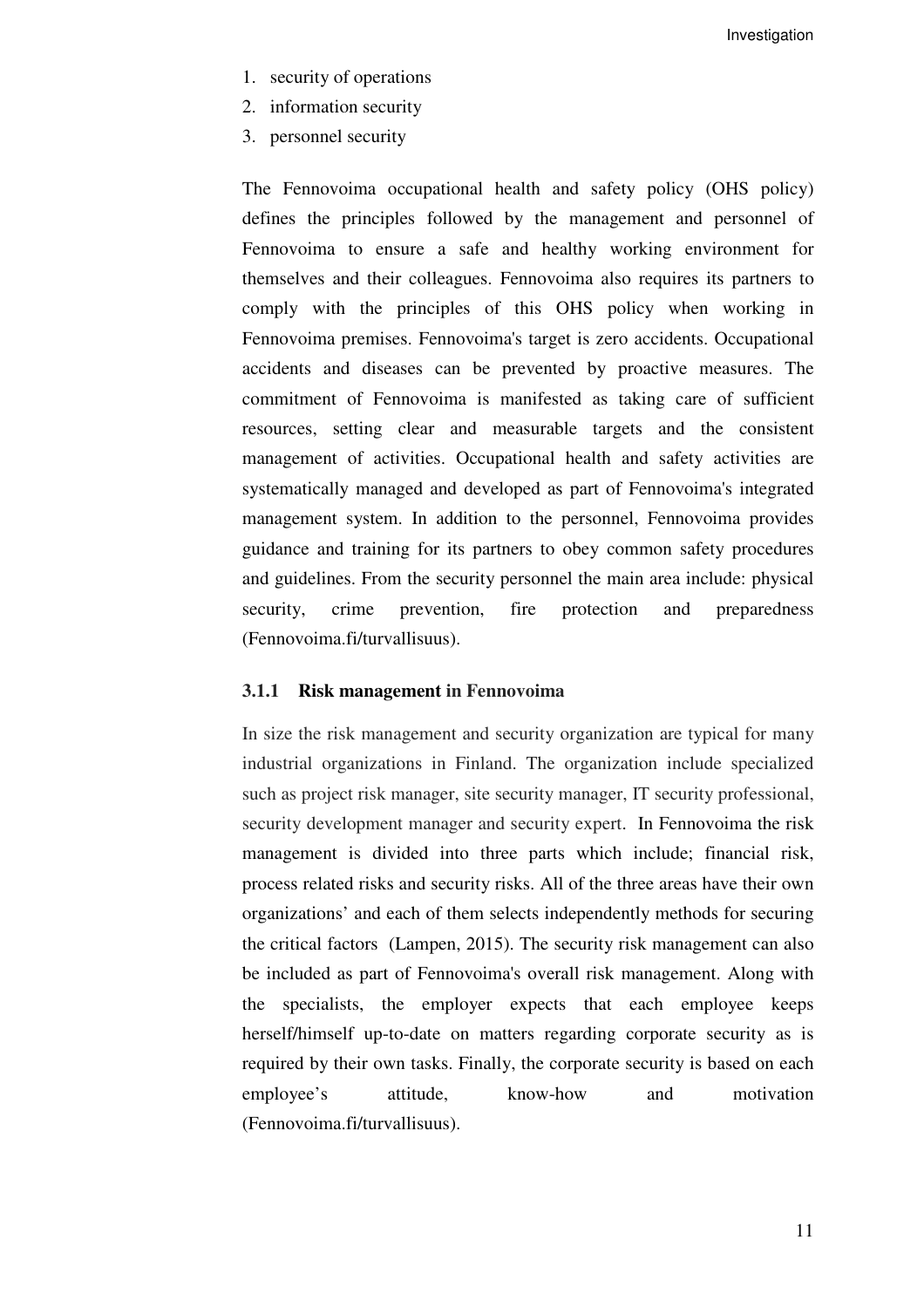

**Kuva 5** Management tasks in Fennovoima (by author)

The figure 5 summaries Fennovoima Oy's risk management tasks. Risk identification answers the question what risk the company has and analyses are done in order to be able to determine what the risks' impacts are. In the planning stage the firm decides the steps for controlling the risks and determines the critical factors. In the second stage risks are registered systematically and reported usually to company management. In the third step risk management tools and instructions are developed and implemented (Fennovoima.fi/Turvallisuus).

## **3.1.2 Media Criticism**

There have been lots of discussions in the Finnish media for and against Fennovoima project. In March 2015, according to the Finnish media the biggest risks in related to Fennovoima project are:

## Profitability of the project (Financial Risk)

Some of the investors that dropped out of the project had concerns about the project's profitability. Even though the profitability may be high the project requires high investment and it takes long to time just to brake-even which increases the financial risks related to the project.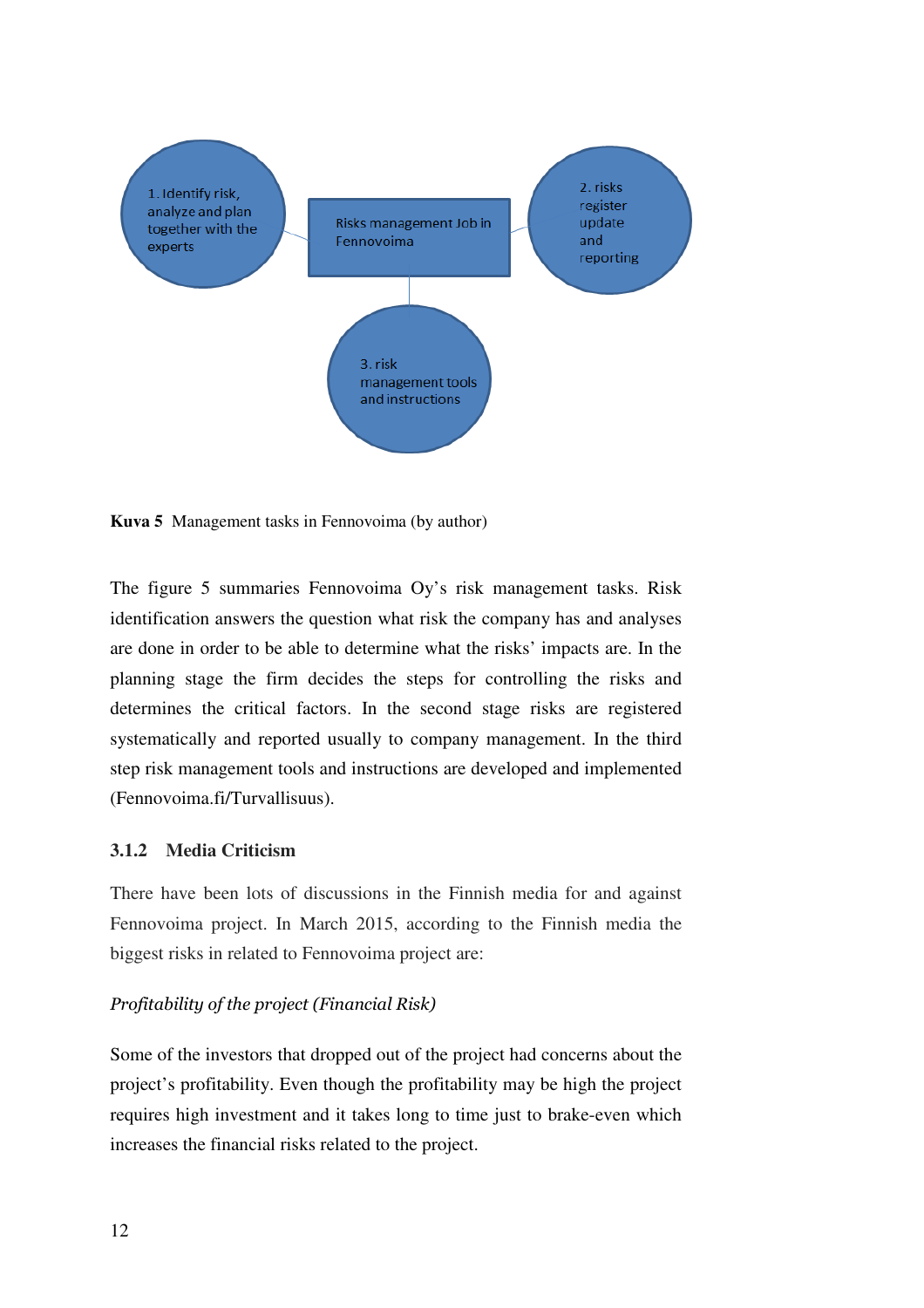#### Renewable energy resource (Ethical Risk)

The argument is related to the fact that establishing a new nuclear plant decreases the need to develop renewable energy. It is still unclear now when the plant is in the building stage where to dispose the nuclear waste in the future. There is a big nuclear waste disposal project which is managed by Posiva Oy and Fennovoima is not currently participating to that project.

#### Security of the project (Political risk)

The nuclear fuel for the plant is going to be supplied by TVEL which owned by Rosatom and they are both Russian based companies. In Fennovoima case it is argued that the foreign owner is going to have the full power to control the company which production is going to be a big part of the total energy supply for the whole country. This means that the energy dependency particularly with Russia is going to increase in the future (http://www.fennovoima.fi/ydinvoima/ydinpolttoaine).

The security risks related to the premises are not widely discussed in the media and public briefings from the security organization have not been needed. However the media discussion may provoke some people to try to intrude to the area which makes security management important. (Lampen, 2015)

#### **3.2 Stakeholder Analysis**

The second research question is: what stakeholder groups should be considered in risk management process and what are their roles? In order to answer this question stakeholder analysis is presented and later in the conclusion part the findings of the analysis are discussed more detailed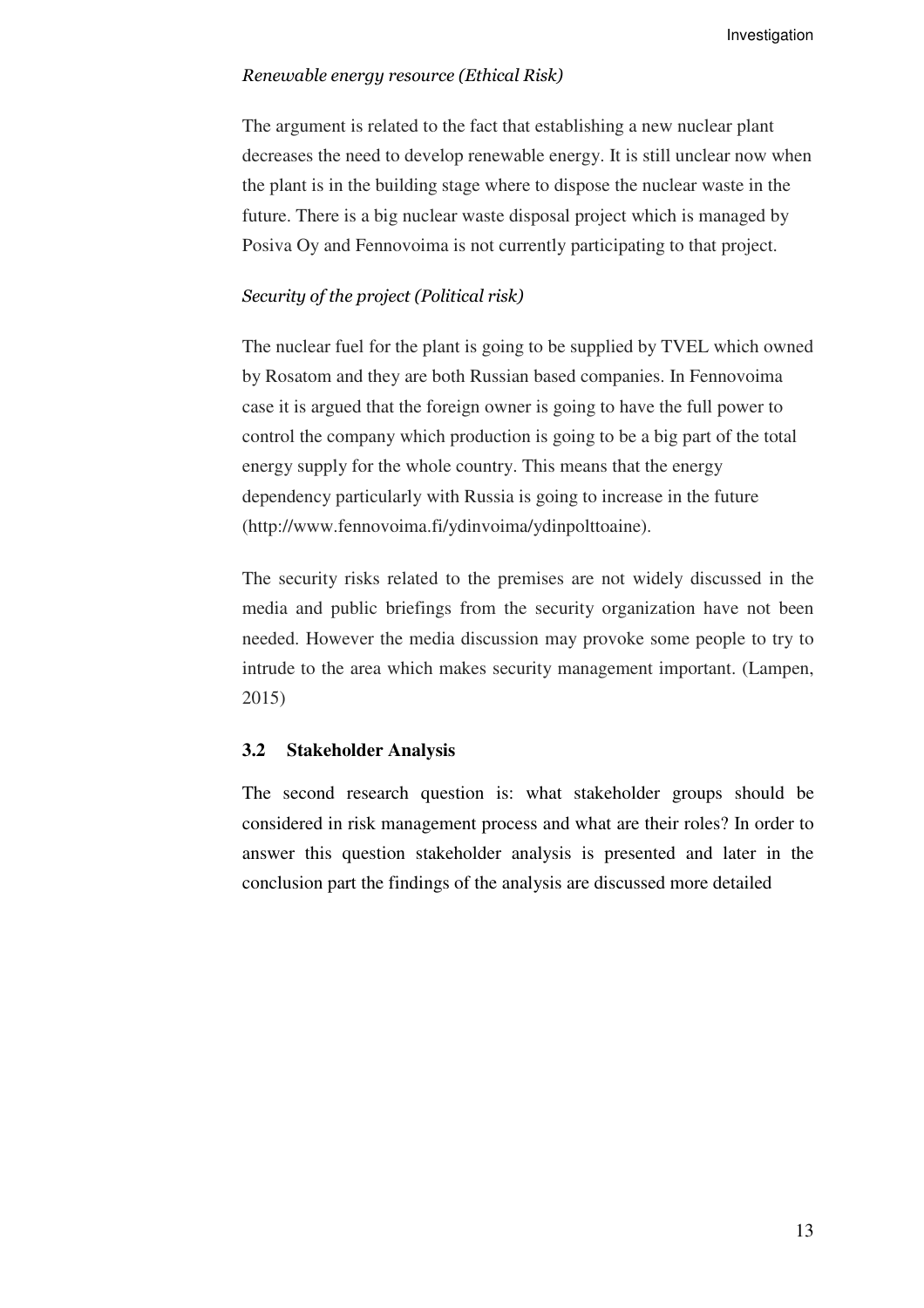



## **3.2.1 Owners**

One of the major owners of Fennovoima project is Rosatom with 34% share. Rosatom has also background from Russian nuclear weapon industry. According to criticisms in the Finnish media against the Fennovoima project is that Rosatom includes political and ethical risk which may have effect on risk management from the financial perspective. However according to the interview done for this study the background of the company has minor effect on risk management from the security perspective. On the other the legislation and cultural differences between Russian and Finnish nuclear safety - and general safety requirements may cause lots of work which makes the communication between Fennovoima Oy's security organization and the owners important because the owners' interests is to make profit therefore the costs for the security may be cut down without working communication.

### **3.2.2 Radiation and Nuclear Safety Authority (STUK)**

STUK (Säteilyturvakeskus) is the main radiation and nuclear safety authority in Finland. One of STUK's main roles is to set and control of the fulfillment of the safety and security requirements in the nuclear power companies in Finland. STUK's role within nuclear power companies in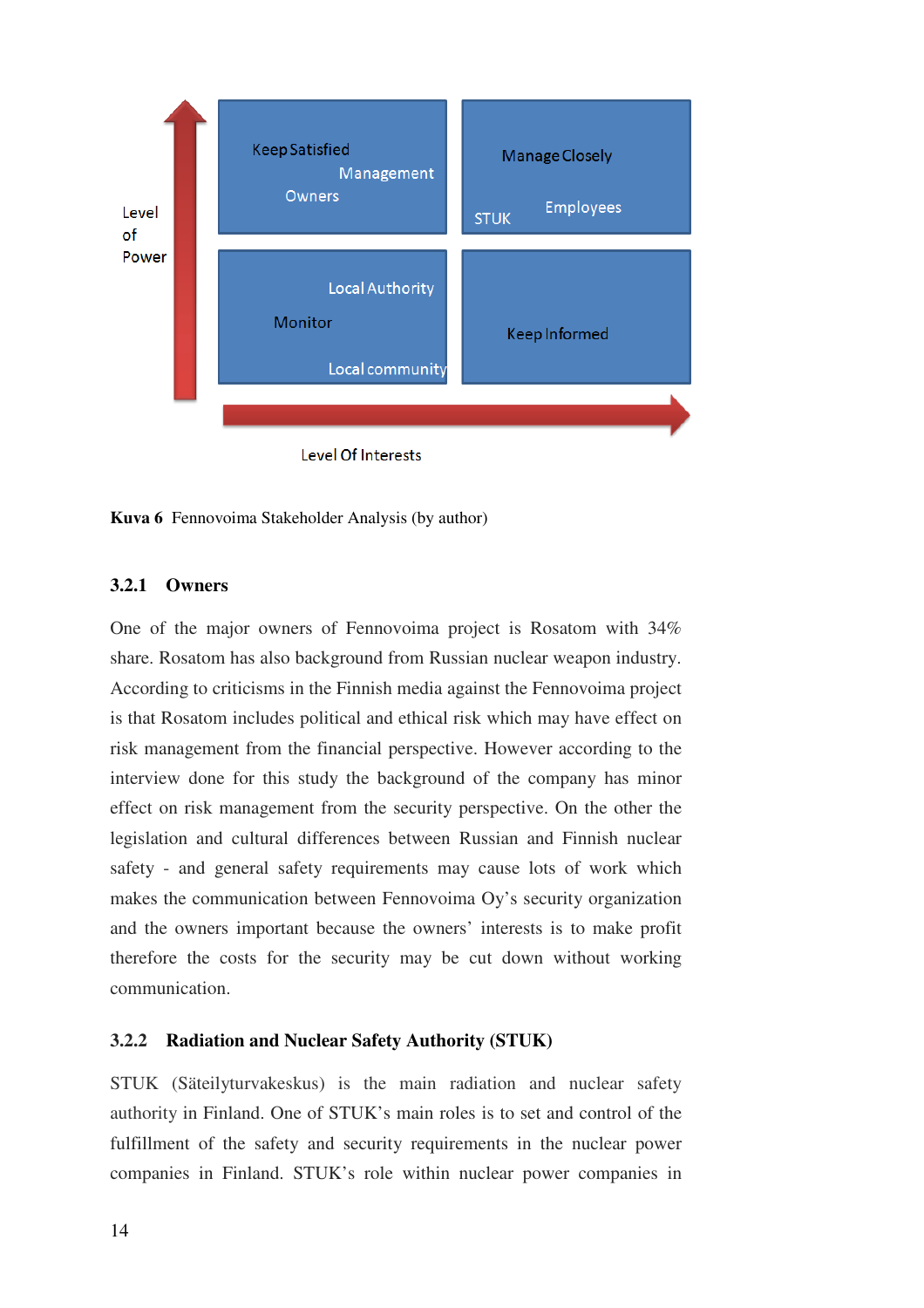Finland and particularly in the safety and security area is very active which means intensive communications between the authority and Fennovoima's risk and security management.

#### **3.2.3 Authorities**

Pyhäjoki where the plant is going to be located belongs to Oulu's police district which has hired one fulltime employee for the Fennovoima project. In addition, the local fire & rescue department's role is important from the security perspective. Fennovoima Oy is going to have also they own rescue department later during the project.

### **3.2.4 Personnel**

The fact that the security organization in Fennovoima is not bigger than in companies in generally makes the role of the whole personnel highly important in order to be able to fulfill the high requirements of the nuclear power industry. This makes the good communication between the security organization and all the other personnel vital for the project success.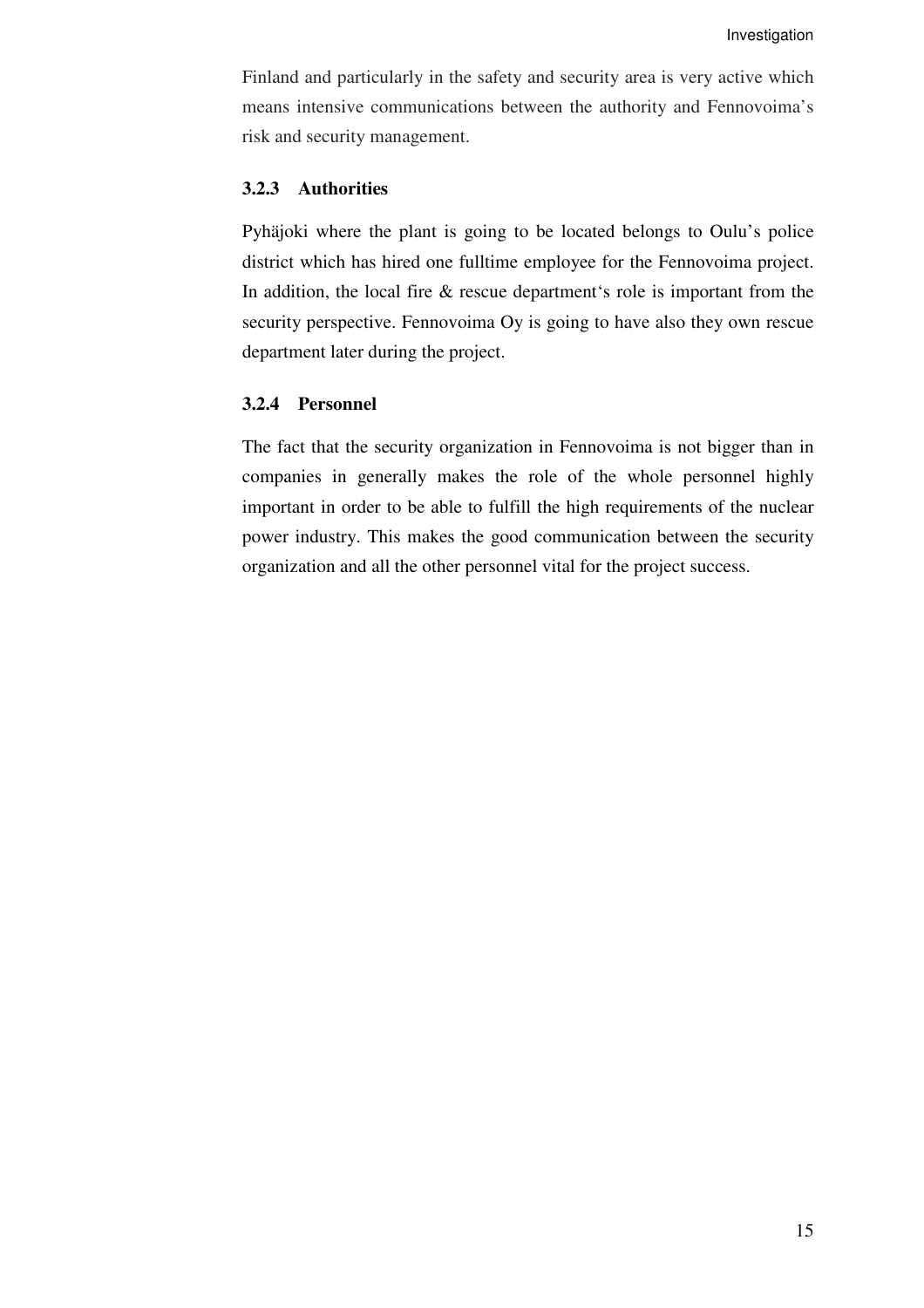## **4 Conclusions**

Fennovoima project can be defined as complex and large scale project which makes the project management from security perspective important and unique. Despite the fact that the life cycle for the project is relatively long 64 years the problems related to risk management may be similar to many short terms projects. In other words the company has to start their practices from zero and move fast forward in order to be able to make profit as soon as possible. According to this study the risks management at strategic and operational level is important for the whole project's success.

The stakeholder analyses indicates that the main stakeholders from security perspective include; STUK, personnel and the owners. The owners may not need communication in daily basis such as STUK and personnel require but the owners' role is to make sure that the management has the needed resources for the project. Additionally, the owners and management may have positive influence on the company's security culture development. Nuclear Power industry differs from other industries with higher safety & security regulations and controlling from the regulator (STUK) but in the end the success depends on the company's security and risk management capabilities which makes the company's own personnel the most important stakeholder group in this case. From the security perspective the whole personnel continuous security and safety training is one of the key areas to focus. On the other hand the personnel of the company include subgroups such as management and nuclear security department which may require closer communication. In the end, the management and the whole personnel are needed to prevent accidents and they have to be able to act in the case of emergency. According to this study; the security management may benefit from tripartite dialogue with the management and owners in order to be able to enhance the security policies and security culture within the company. Despite the fact that risk management aims to developed low cost practices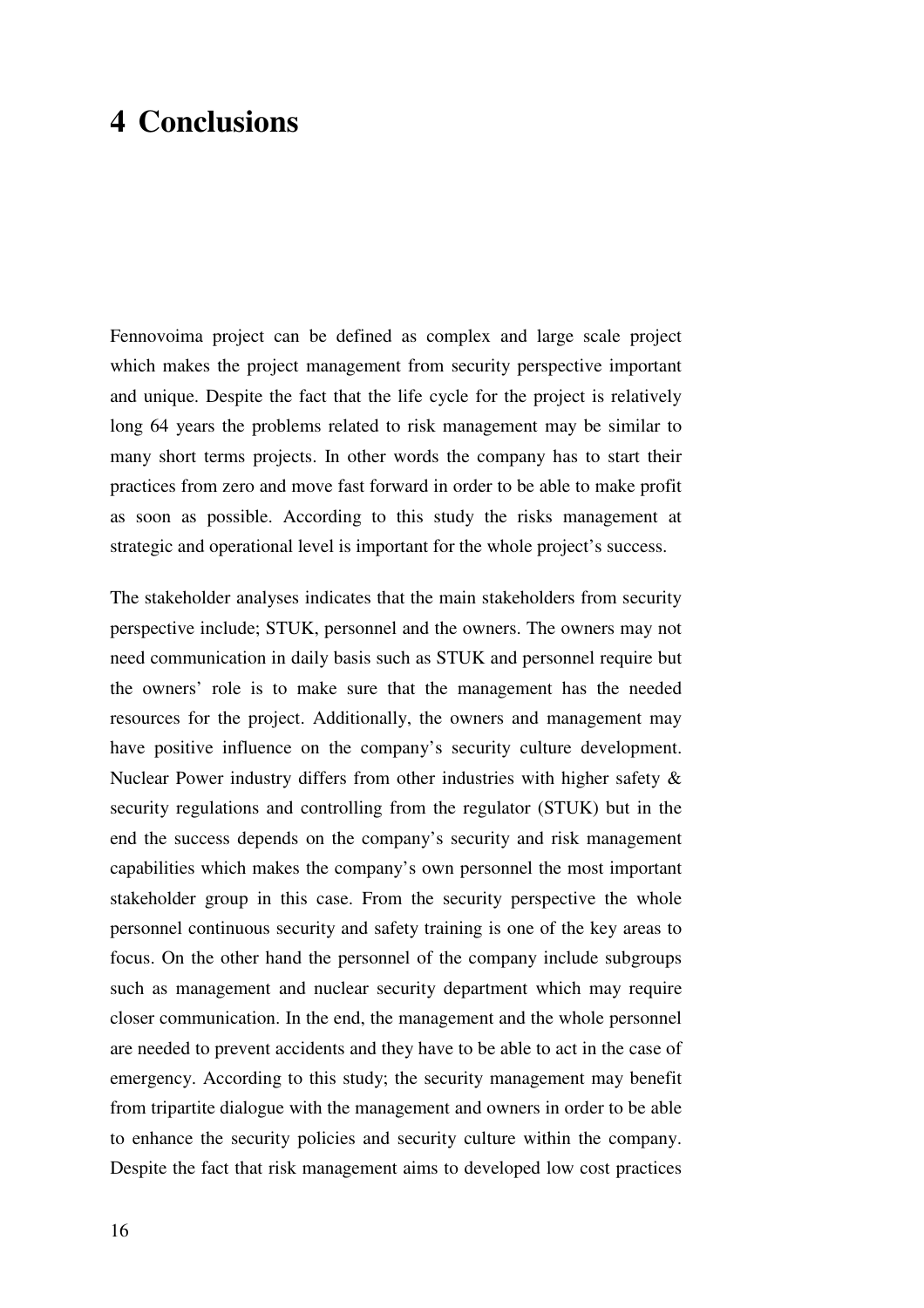in the complex project like Fennovoima the cost of risk management may rise high which may require supportive argumentation. Today in March 2015 the security policies and design are at their starting therefore it is difficult to analyze the current stage because not much has been done so far. In conclusion, the ultimate question for the success of the security risk management within the company may be related to the security practices and personnel's activity within the company. Additionally the owners and managements supportive roles are vital for the project.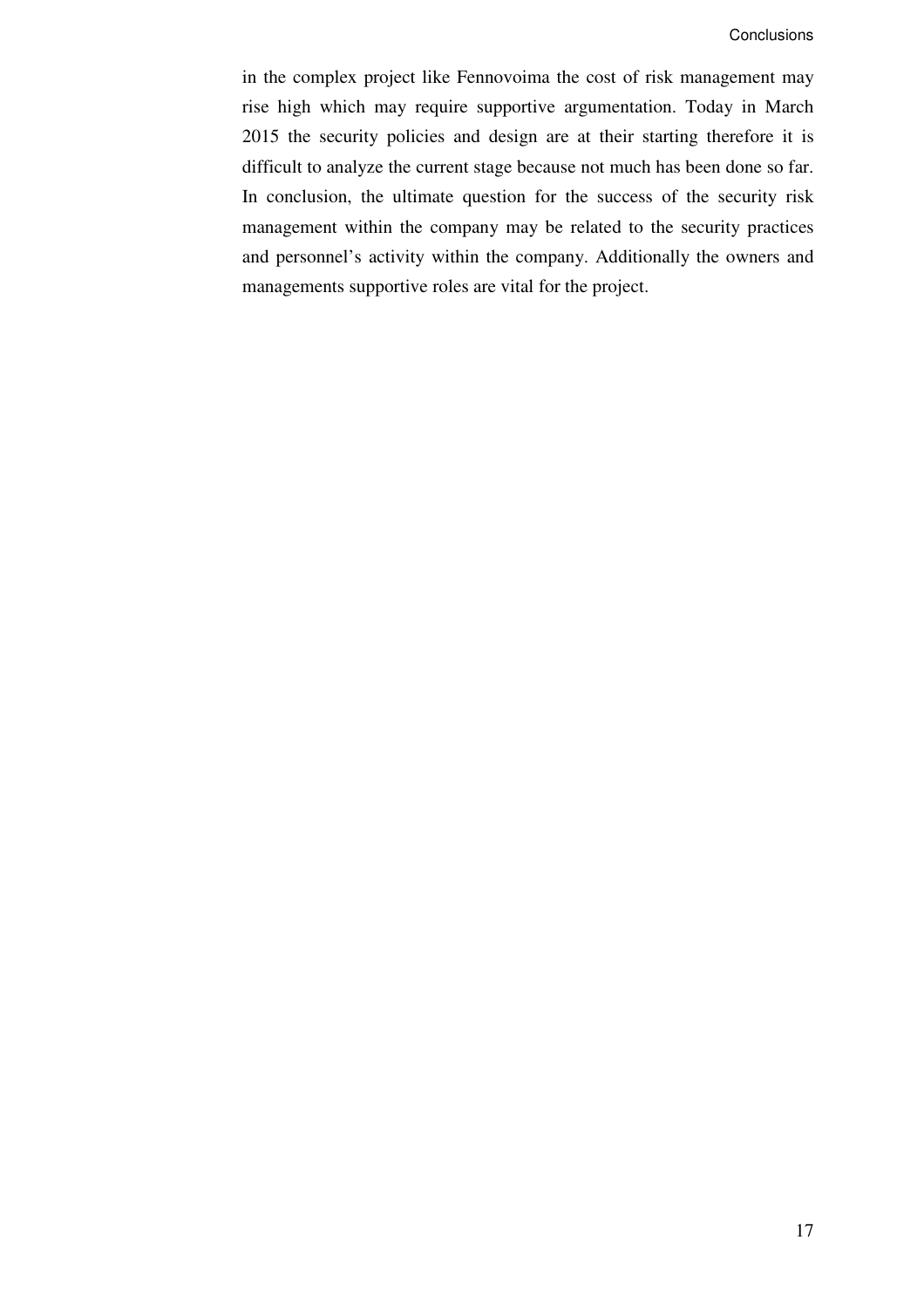## **References**

*A Guide to the Project Management Body of Knowledge.* (2009). Project Management Institute.

*Aggregate Risk Management*. (2015). Retrieved from http://www.aggregaterm.com/?page\_id=16

Anttonen, K. (2003). *Tehosta projektityötä: Johda hanketta 80/20 – periaatteella.* Jyväskylä: Talentum Media Oy.

Bakliwal, V. (2011). *Production and Operation Management.* Pinnacle Technology.

Chapman, C., & Ward, S. (2003). *Project Risk Management: Processes, Techniques and Insights .* Wiley.

Chittoor, A. ( 2013, 4). *projectmanagers.net*. Retrieved from http://network.projectmanagers.net/profiles/blogs/what-is-a-risk-matrix

*Fennovoima.fi/Turvallisuus*. (n.d.). Retrieved 4 2015, from http://www.fennovoima.fi/turvallisuus

ISO31000. (2009). Risk Management - Principles and Guidelines.

Lampen, T. (2015, 3 6). Head fo Security in Fennovoima Oy. (M. Peltola, Interviewer)

Pelin, R. (2002). *Projektinhallinnan käsikirja.* Jyväskylä: Projektijohtaminen Oy Risto Pelin.

Rissanen, T. (2002). *Projektilla tulokseen.* Jyväskylä: Kustannusosakeyhtiö Pohjantähti.

Roebuck, K. (2011). *Risk Management Standards.* Emereo Pty Limited.

Saarela, M. (2008). *Riskianalyysi ja riskienhallinta osana onnistunutta hypermediaprojektia.* Retrieved from http://hlab.ee.tut.fi/hmopetus/riskianalyysi-ja-riskienhallinta-osanaonnistunutta-hypermediaprojektia